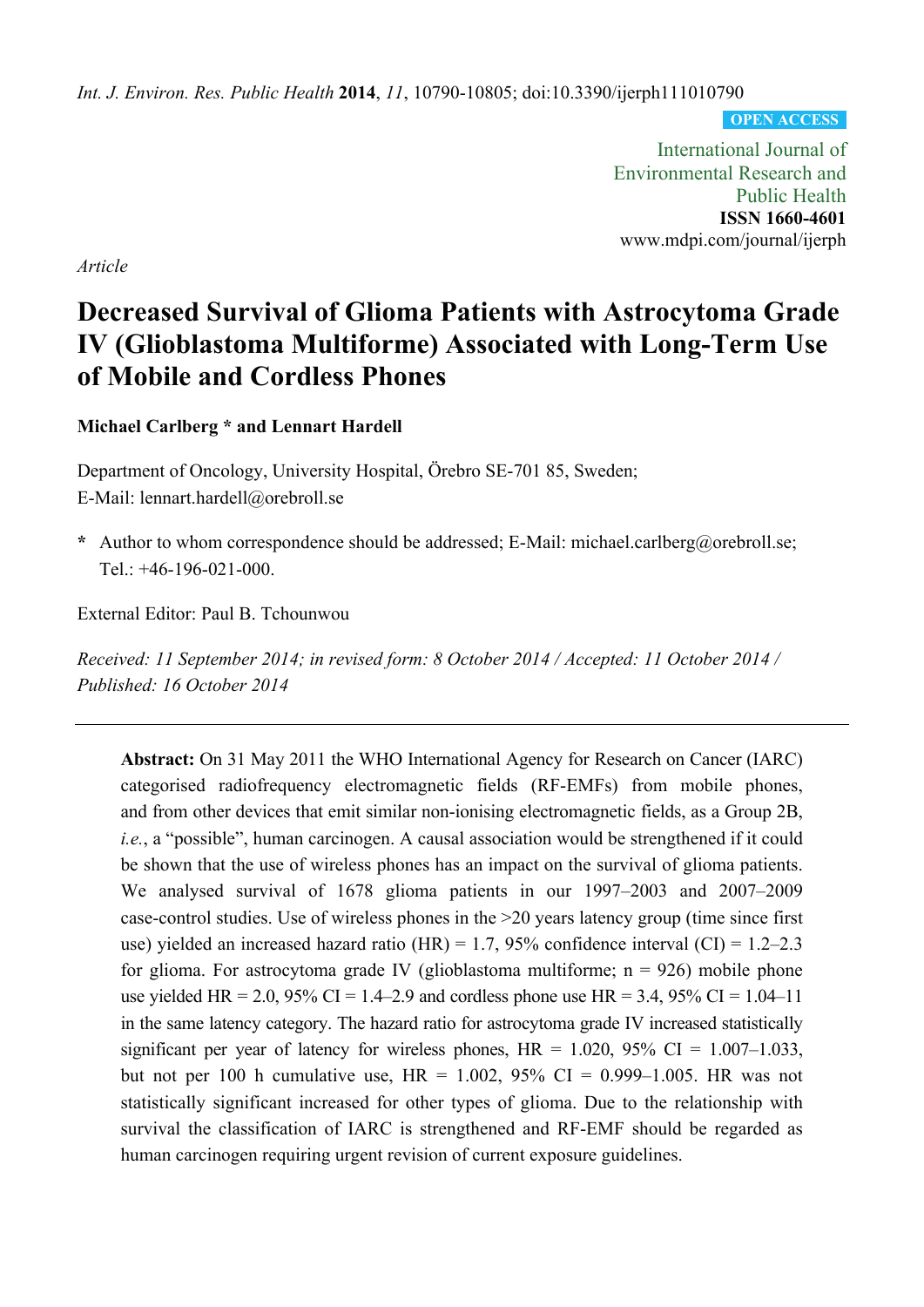**Keywords:** radiofrequency electromagnetic fields; glioma; survival; mobile phone; cordless phone; astrocytoma

# **1. Introduction**

#### *1.1. Background*

The use of both mobile and cordless phones has increased rapidly between the mid-1990s and early 2000s and has since then remained stable at a very high level. During use these devices emit radiofrequency electromagnetic fields (RF-EMFs) and also extremely low frequency electromagnetic fields (ELF-EMFs) from the battery [1–3]. The brain is the primary target organ for exposure to electromagnetic fields during the use of handheld phones. This has raised concerns about an increased risk for brain tumours. Many users are children and adolescents, which is of special concern regarding potential health effects on this population.

On 31 May 2011 the WHO International Agency for Research on Cancer (IARC) categorised RF-EMFs from mobile phones, and from other devices that emit similar non-ionising electromagnetic fields, as a Group 2B, *i.e.*, a "possible", human carcinogen [4,5].

The IARC decision on mobile phones was based mainly on two sets of human case-control studies on brain tumour risk; our studies from Sweden [6–8] and the IARC Interphone study and also on available preprint studies [9–11]. Both provided complementary and supportive results on positive associations between two types of brain tumours; glioma and acoustic neuroma, and exposure to RF-EMFs from wireless phones.

## *1.2. Some Technical Aspects*

The Nordic countries were among the first in the world to widely adopt wireless telecommunications technology. Analogue phones (Nordic Mobile Telephone System—NMT) were introduced in the 1980s using both 450 (1981 to 2007) and 900 (1986 to 2000) Megahertz (MHz) frequencies. The digital system (Global System for Mobile Communication—GSM) using two bands, 900 and 1800 MHz, started to operate in 1991 and now dominates the market. The third generation of mobile phones, 3G or Universal Mobile Telecommunication System (UMTS), using 1900/2100 MHz has been introduced worldwide during the last decade, and in Sweden in 2003. The fourth generation (4G; LTE) was introduced in parts of Sweden at the end of 2009.

Desktop cordless phones have been used in Sweden since 1988, first using the analogue 800–900 MHz frequencies, but since the early 1990s using a digital 1900 MHz system (Digital Enhanced Cordless Telecommunications—DECT). These phones also emit RF-EMF radiation similar to that of mobile phones. Thus, it is necessary to consider the usage of cordless phones, along with mobile phones, when human health risks are evaluated.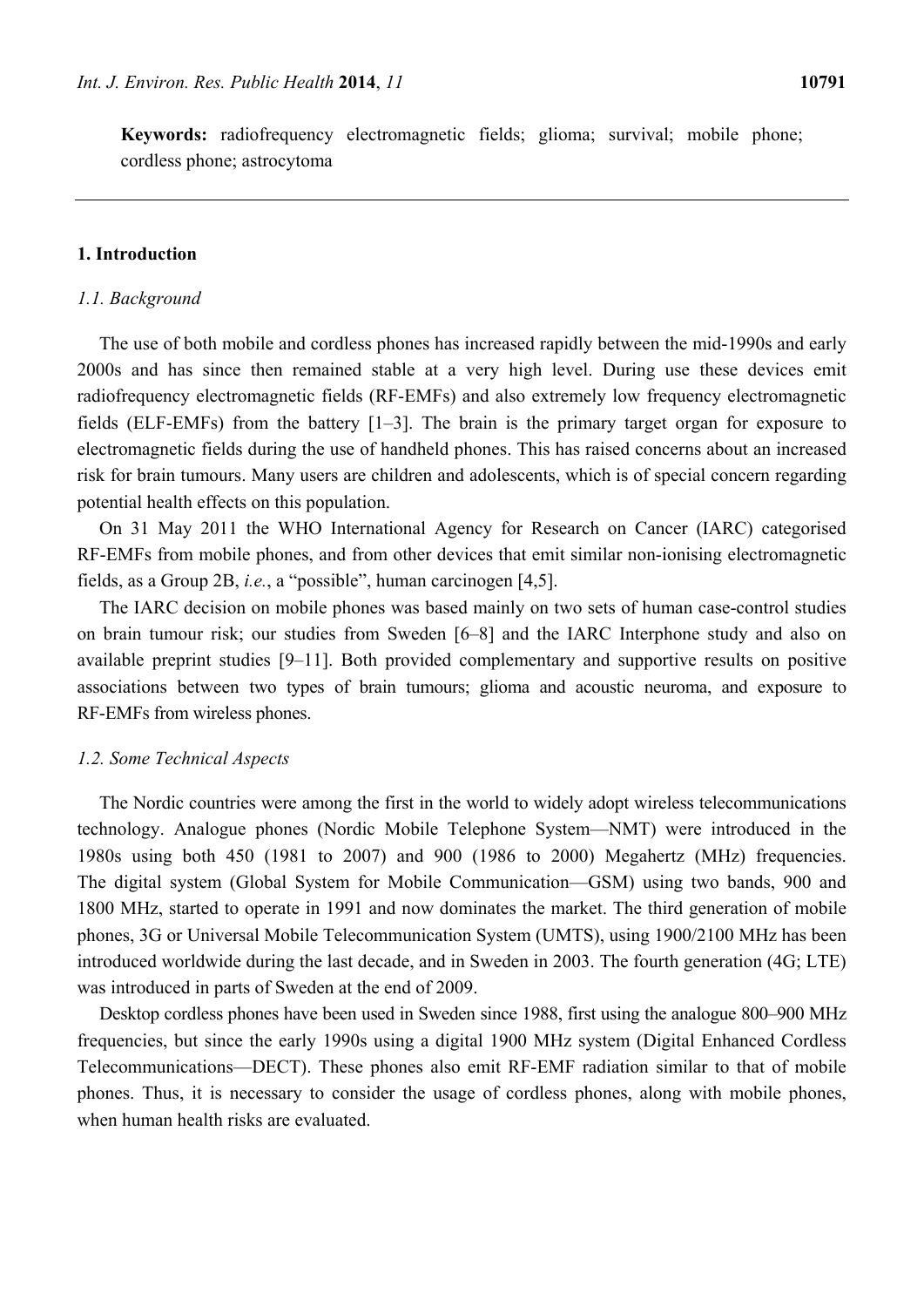# *1.3. Aim of the Study*

The aim of this study was to analyse survival of glioma patients in our case-control studies in relation to use of wireless phones; mobile and cordless phones [6,8,12,13]. Survival was assessed using the Swedish population registry that is continuously up-dated. All inhabitants can be followed using the unique ID number for each subject. If deceased, date of death is recorded. All cases were followed from date of diagnosis based on the histopathology report until 18 December 2013 or if deceased, date of death. We have previously reported survival for patients with glioma in our case-control study for the time period 1997–2003 [14]. We have now up-dated these results with further follow-up of these cases and furthermore added our study for the time period 2007–2009 [13]. This publication covers both study periods with up-dated results on survival. It should be noted that all diagnoses were based on histopathology. Thus, all cases had undergone some type of surgery.

#### **2. Materials and Methods**

## *2.1. Study Design*

Detailed information on materials and methods in our case-control studies has been given in our publications. In short, six administrative regions with oncology centres covering Sweden register new cancer cases. For 1997–2003, cases and controls covered central Sweden and all were alive at the time of inclusion in the study [6]. We performed in addition a similar case-control study on deceased cases during the study period 1997–2003, using deceased persons as reference entities by interviewing the next of kin of both cases and controls [12]. The 2007–2009 study included the whole country and encompassed only living cases [13]. The oncology centres reported new cases diagnosed during these years with histopathology verified brain tumours, either benign or malignant, to us. Both men and women aged 20–80 years (1997–2003) and 18–75 years (2007–2009) at the time of diagnosis were included. Tumour localisation in the brain was based on reports to the cancer registries and medical records.

Controls were ascertained from the Swedish Population Registry, covering the whole country and continuously updated. Each person could be traced by the personal ID number. This study includes only the cases.

Exposure was assessed using a mailed questionnaire sent to each person. Use of mobile phones and cordless desktop phones was covered by questions on first year of use, total number of years, average daily use, use of a hands-free device, and preferred ear (for further details see [6,12,13]). The procedure was conducted without knowledge of case or control status. Use of mobile and cordless phones was referred to as ipsilateral (>50% of the time) or contralateral (<50% of the time) in relation to tumour side.

A number of questions regarding other potential risk factors for brain tumours were also included in the questionnaire. If the answers in the questionnaire were unclear, they were resolved by phone using trained interviewers. Each questionnaire had received a unique ID-number that did not disclose whether it was a case or a control; *i.e.*, the interviewer was unaware of the status and the same applied to the further data processing. All information was coded and entered into a database. Case or control status was not disclosed until statistical analyses were undertaken.

The study was conducted in accordance with the Declaration of Helsinki, and the protocol was approved by the Ethics Committee of Örebro University Hospital (Dnr 351/96, 9 April 1996 and 9/02,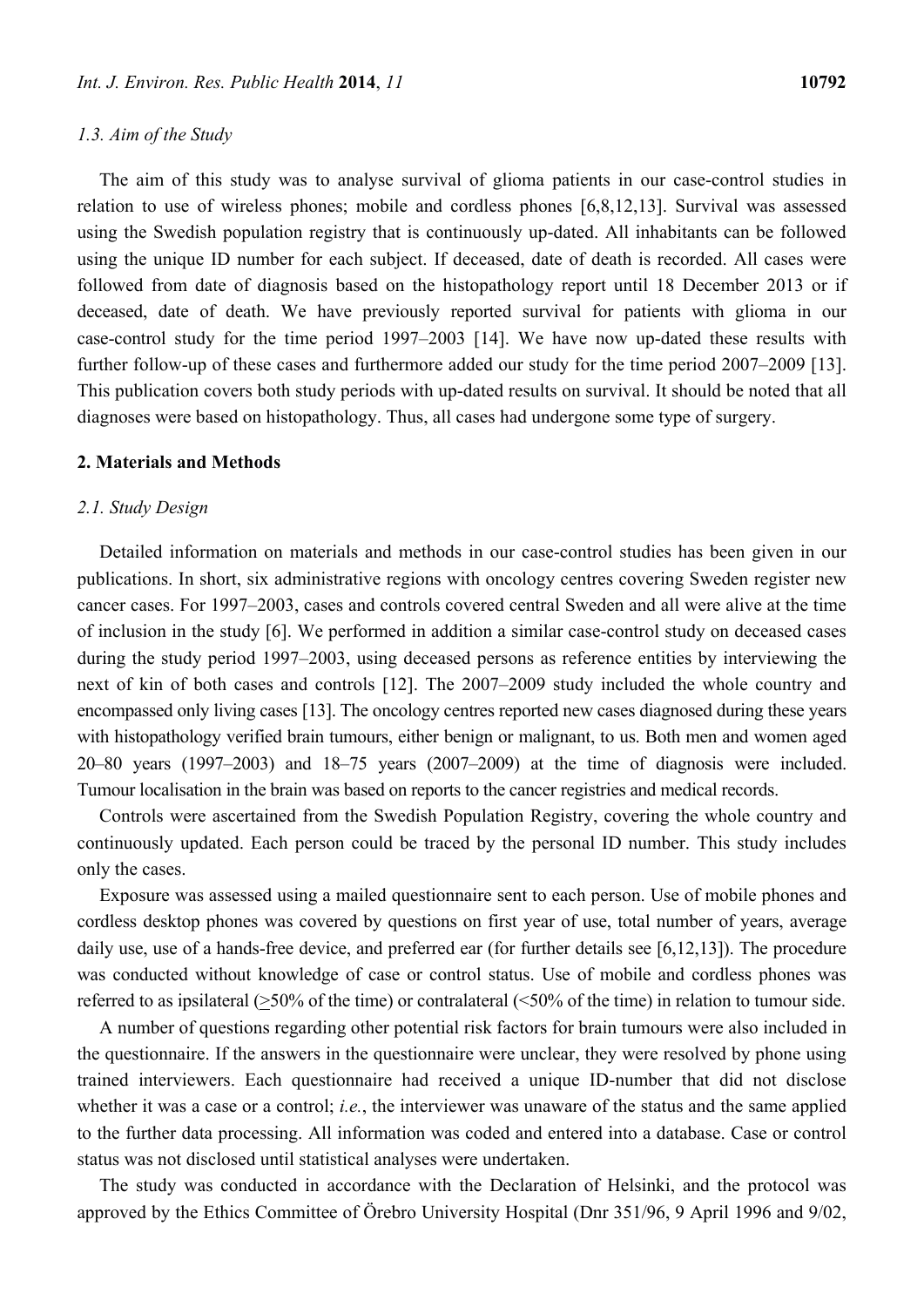6 May 2002), and Uppsala University (Dnr 2005:367, 22 February 2006). Informed consent for inclusion was obtained before participation.

## *2.2. Statistical Methods*

StataSE 12.1 (Stata/SE 12.1 for Windows; StataCorp., College Station, TX, USA) was used for all analyses. Wilcoxon rank-sum test was used for calculation of *p*-values for comparisons of age between exposed and unexposed to wireless phones. The Cox proportional hazards model was used to calculate hazard ratios (HR) and corresponding 95% confidence intervals (CI). Follow-up time was counted from the date of diagnosis (defined as the date of the histopathology report) to the date of death or 18 December 2013 (living cases). Adjustment was made for age (as a continuous variable), gender, year of diagnosis, socioeconomic (SEI)-code and study (material with living cases interviewed and material with next-of-kin interviewed). The proportional hazards assumption was tested using Schoenfeld residuals. A statistically significant violation of the proportionality assumption was detected for age; therefore age was also adjusted for as a time-dependent covariate.

The exposed cases were divided according to phone type; analogue, digital, and cordless. The use of analogue and digital phones was analysed combined (*i.e.*, mobile phone) and results for all phone types combined (mobile and/or cordless phone = wireless phone) are also presented. Note that some cases could have used both mobile and cordless phones. The unexposed category consisted of cases that reported no use of wireless phones, or only exposure  $\leq 1$  year before diagnosis.

Latency (time from first use) was analysed using five time periods,  $>1-5$  years,  $>5-10$  years,  $>10-15$  years,  $>15-20$  years and  $>20$  years since first use of a mobile or a cordless phone until diagnosis. Cumulative use of the phone types was analysed in quartiles based on the distribution of total use of wireless phones among the controls; first quartile 1–122 h; second quartile 123–496 h; third quartile 497–1460 h, fourth quartile >1460 h. Note that since some cases have used both a mobile and a cordless phones they may be included in a higher quartile category of cumulative wireless phone use than for each phone type separately. Latency and cumulative use were also analysed as continuous variables (per year of latency, per 100 h cumulative use).

Restricted cubic splines were used to display the relationship between cumulative use and latency of wireless phones with astrocytoma grade IV survival. Adjustment was made for the same variables as in the Cox proportional hazards model. Four knots were used at the 5th, 35th, 65 and 95th percentiles, as suggested by Harrell [15]. *p*-values for non-linearity were estimated by testing whether the coefficient of the second and third spline was equal to zero by using the Wald test.

### **3. Results**

# *3.1. Overall Results*

In total 1678 cases with glioma were included in this study. This constituted 91% of all cases with a malignant brain tumours ( $n = 1844$ ; 86% response rate). For 16 cases diagnosis was based on autopsy so they were excluded from this analysis (survival 0 days).

Statistics of the age distribution are shown in Table 1 both for glioma cases exposed to wireless phones and for unexposed subjects. The median age for exposed cases was 54 years (range 19–80 years)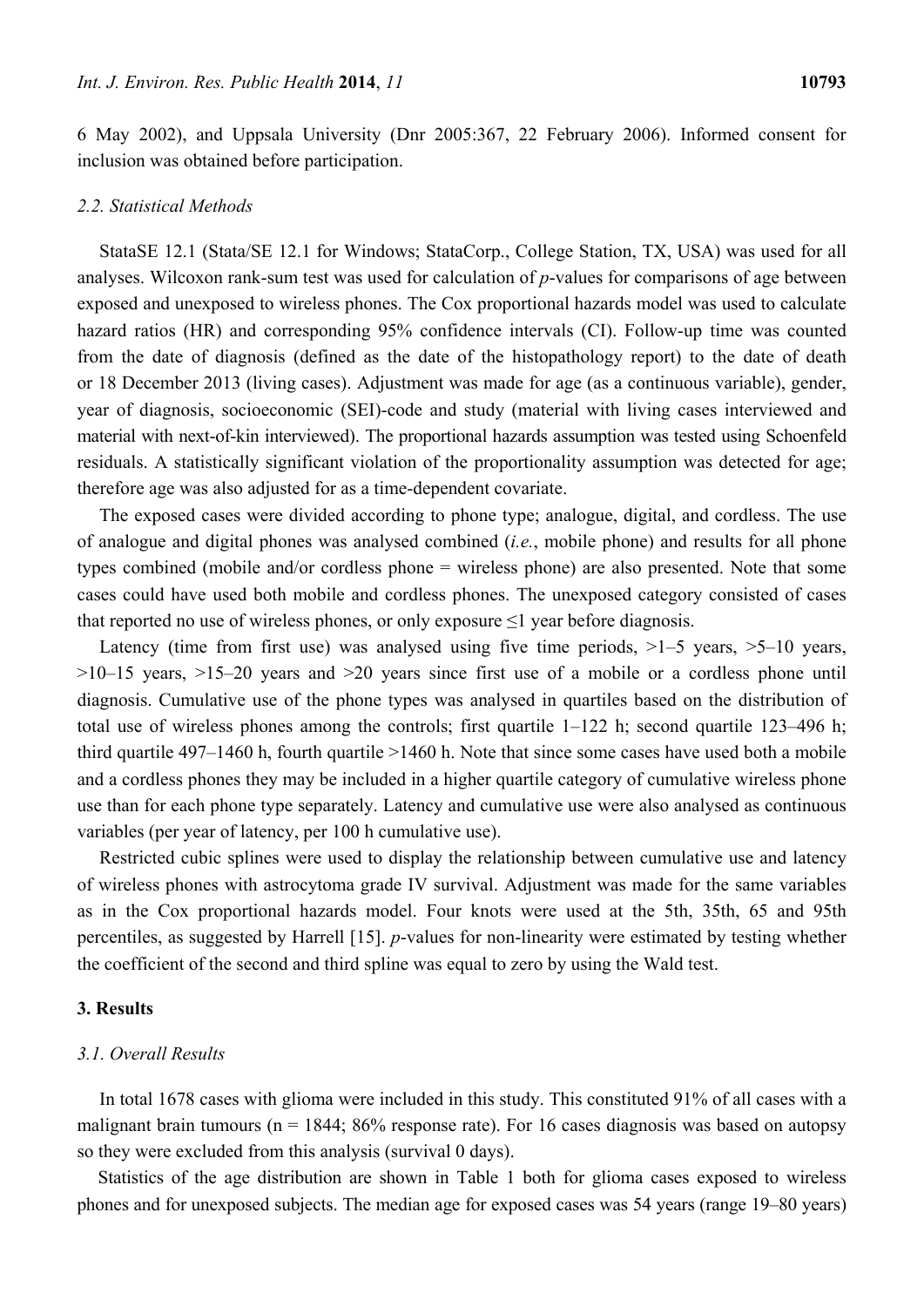and for unexposed cases 63 years (range  $21-80$  years),  $p < 0.0001$ . Of the glioma cases 322 (19%) were alive at 18 December 2013; 24 of astrocytoma grade IV (glioblastoma multiforme) cases (3%).

# *3.2. All Glioma*

Survival decreased for glioma cases per year of latency for mobile phone use,  $HR = 1.016$ , 95% CI = 1.004–1.029, Table 2. Also for cordless phone use an increased HR was found, although it was not statistically significant. Wireless phone use in total yielded  $HR = 1.015$ , 95% CI = 1.003–1.026 per year of latency. Regarding cumulative use per 100 h, cordless phones yielded increased HR of borderline significance, whereas HR per 100 h cumulative use of mobile phones was not changed from unity.

We calculated HR and 95% CI in different latency groups. In the longest latency group >20 years mobile phone use gave for all glioma HR = 1.8,  $95\%$  CI = 1.3–2.5 (*p*, trend = 0.01), cordless phone use HR = 1.3, 95% CI = 0.5–3.7 (*p*, trend = 0.08) and wireless phone use in total HR = 1.7, 95% CI = 1.2–2.3  $(p, \text{trend} = 0.01)$  for decreased survival, Table 3.

Analysis of glioma cases with latency >20 years and cumulative use >1460 h (fourth quartile) gave for wireless phone use  $HR = 2.2$ , 95% CI= 1.4–3.3 (n = 56, data not in Table). Thus, HR was slightly higher than in the group of  $>20$  years in the separate latency analysis (Table 3).

## *3.3. Low-Grade Astrocytoma*

The median survival of the 228 cases with low-grade astrocytoma (grade I–II) was 3102 days (8.5 years). Statistically significant decreased HR (increased survival) was found for mobile phone use; HR =  $0.5$ ,  $95\%$  CI =  $0.3-0.9$ , cordless phone use non-statistically significant HR =  $0.6$ , 95% CI = 0.3–1.1 and for wireless phones in total, statistically significant decreased HR = 0.6, 95% CI = 0.3–0.9, Table 2. However, HR was not statistically significant per 100 hours of cumulative use or per year of latency (Table 2). Lower HR than unity was calculated in the different latency groups and quartiles of cumulative use, but there was no statistically significant trend for any phone type (data not in Table 3).

#### *3.4. Astrocytoma Grade III*

The median survival of the 196 cases with astrocytoma grade III (anaplastic) was 562 days (1.5 years). HR was somewhat decreased in total for mobile phone use,  $HR = 0.7$ , 95% CI = 0.5–1.2 and cordless phone use,  $HR = 0.7$ , 95% CI = 0.4–1.2. HR was not statistically significant increased or decreased per year of latency or per 100 h cumulative use, Table 2. For both phone types there was no statistically significant trend for the different latency groups or cumulative use in quartiles (data not in Table 3).

## *3.5. Astrocytoma Grade IV*

The median survival of the 926 cases with astrocytoma grade IV (glioblastoma multiforme) was 344 days (0.9 year). The median age of cases with astrocytoma grade IV (glioblastoma multiforme) was higher than for other glioma cases (Table 1). Furthermore, exposed cases had lower median age than unexposed cases, 59 years *versus* 66 years, *p* < 0.0001. A decreased survival was found per year of latency for mobile phone use,  $HR = 1.017$ , 95% CI = 1.004–1.031, and for cordless phone use, HR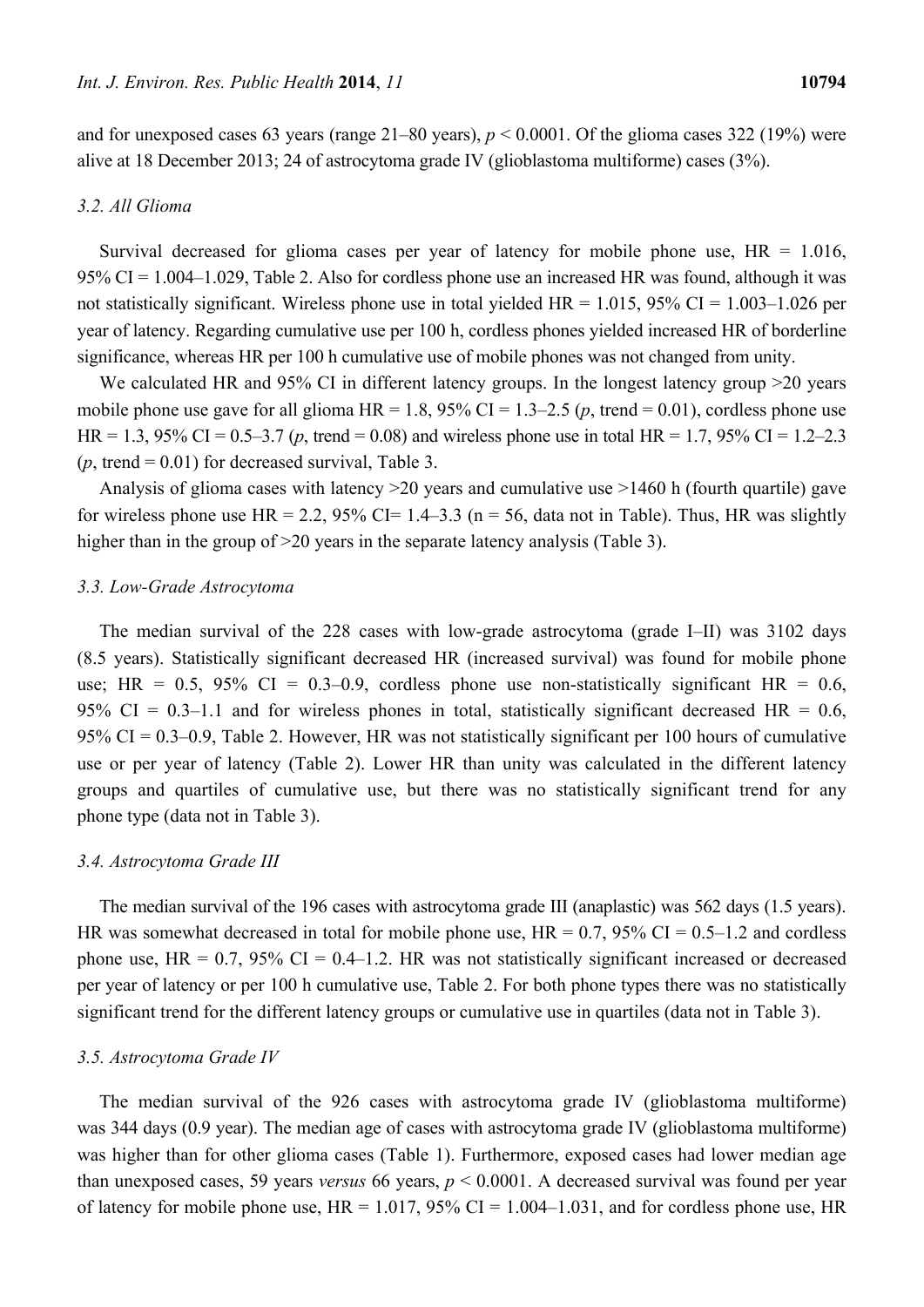$= 1.023$ , 95% CI = 1.004–1.043, Table 2. HR increased statistically significant per year of latency for wireless phone use in total. HR was slightly increased per 100 h cumulative use of both mobile and cordless phones, although not statistically significant.

In Table 3 the risk of decreased survival in different latency groups is displayed. The longest latency,  $>20$  years, gave HR = 2.0, 95% CI = 1.4–2.9 for mobile phone use (*p*, trend = 0.02) and HR = 3.4, 95% CI = 1.04–11 for cordless phone use  $(p, \text{ trend} = 0.07)$ . Wireless phone use in total gave HR = 2.1, 95% CI = 1.5–3.0 ( $p$ , trend = 0.01). OR was increased in the fourth quartile of cumulative use, >1460 h, both for mobile and cordless phones although not statistically significant and without a statistically significant trend.

Analysis of glioma cases with astrocytoma grade IV in the latency >20 years and cumulative use  $>1460$  h (fourth quartile) group gave for wireless phone use HR = 1.8, 95% CI = 1.1–2.9 (n = 37, data not in Table 3). Thus, HR was similar as in the group of >20 years in the separate analysis of latency (Table 3). We analysed also survival for cases in different age groups of first use of the wireless phone, Table 3. HR was highest for cases with first use of both mobile and cordless phones before the age of 20. Wireless phone use in total gave  $HR = 2.3$ , 95% CI = 1.1–4.7 in that age group.

## *3.6. Oligodendroglioma*

The median survival of the 171 cases with oligodendroglioma was 3288 days (9.0 years). HR was not statistically significant increased per year of latency or per 100 h cumulative use, Table 2. In the longest latency group >20 years, mobile phone use gave  $HR = 4.3$ , 95% CI = 1.01–18 (n = 7 cases; *p*, trend = 0.08). Only one case reported cordless phone use in that latency group (*p*, trend = 0.23). Wireless phone use with  $>20$  years latency gave HR = 2.5, 95% CI = 0.6–10 (n = 8 exposed cases,  $p$ , trend = 0.04; data not in Table 3). No statistically significant trend was found for cumulative use in quartiles of mobile or cordless phone use.

## *3.7. Other/Mixed Glioma*

The median survival of the 154 cases with other or mixed glioma was 2285 days (6.3 years). HR increased per year of latency for wireless phone use, although not statistically significant,  $HR = 1.048$ , 95% CI = 0.993–1.107. Cumulative use of wireless phones produced HR = 1.000, 95% CI = 0.993–1.008 (Table 2). Increased HR was calculated in the >20 years latency group for mobile and cordless phone use, although with no statistically significant trend. Wireless phone use in the same latency group produced HR = 2.7, 95% CI =  $0.6-12$  (n = 8 exposed cases, p, trend =  $0.16$ ; data not in Table 3).

#### *3.8. Restricted Cubic Spline Plots*

The restricted cubic spline plot of the HR between cumulative use of wireless phones and survival of cases with astrocytoma grade IV is displayed in Figure 1. There was a linear trend of increasing HR up to 10000 h of cumulative use (non-linearity,  $p = 0.12$ ). According to Figure 1 the result was of borderline statistical significance for cumulative use > 6000 h. A linear relationship between latency of wireless phone use and HR was also calculated, Figure 2 (non-linearity,  $p = 0.34$ ). Statistically significant hazard ratios were found for latencies ≥14 years.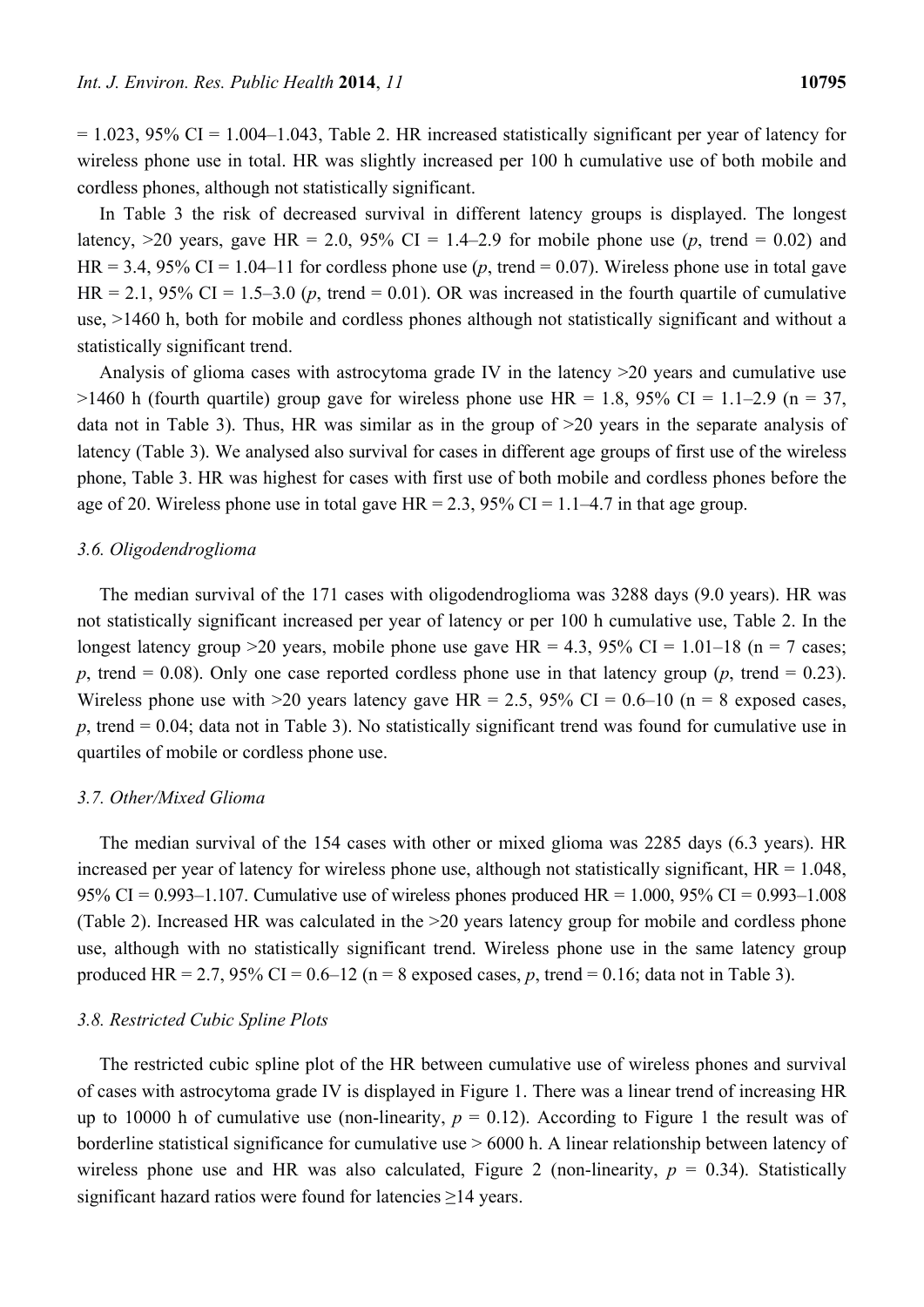|                     |      |      | <b>Exposed Wireless Phone</b> |     |     |     |      | <b>Unexposed Wireless Phone</b> |          |            | $p^*$    |             |      | All    |     |     |
|---------------------|------|------|-------------------------------|-----|-----|-----|------|---------------------------------|----------|------------|----------|-------------|------|--------|-----|-----|
|                     | n    | Mean | Median                        | Min | Max | n   | Mean | Median                          | Min      | <b>Max</b> |          | $\mathbf n$ | Mean | Median | Min | Max |
| Glioma              | 1198 | 52   | 54                            | 19  | 80  | 480 | 61   | 63                              | $\angle$ | 80         | < 0.0001 | 1678        | 54   | -57    | 19  | 80  |
| -Astrocytoma        | 951  | 53   | 56                            | 19  | 80  | 402 | 62   | 64                              | 23       | 80         | < 0.0001 | 1353        | 56   | 58     | 19  | 80  |
| -grade I-II         | 189  | 41   | 39                            | 19  | 74  | 39  | 48   | 52                              | 23       | 71         | 0.02     | 228         | 42   | 40     | 19  | 74  |
| -grade III $**$     | 143  | 48   | 50                            | 20  | 80  | 53  | 60   | 63                              |          | 77         | < 0.0001 | 196         | 51   | 54     | 20  | 80  |
| -grade IV $**$      | 618  | 58   | 59                            | 21  | 79  | 308 | 64   | 66                              | 29       | 80         | < 0.0001 | 926         | 60   | 61     | 21  | 80  |
| -Oligodendroglioma  | 135  | 48   | 48                            | 20  | 73  | 36  | 54   | 57                              | 22       | 75         | 0.02     | 171         | 49   | 50     | 20  | 75  |
| -Other/mixed glioma | 112  | 48   | 47                            | 20  | 75  | 42  | 50   | 54                              | ∠⊥       | 79         | 0.33     | 154         | 48   | 48     | 20  | 79  |

**Table 1.** Statistics of the age distribution for all cases and for exposed/unexposed to wireless phones.

Notes: **\*** Wilcoxon rank-sum test; **\*\*** Information regarding grade III or IV missing for 3 cases.

**Table 2.** Hazard ratio (HR) and 95% confidence interval (CI) from the Cox proportional hazards model for glioma and subtypes and use of mobile and cordless phones, overall results (ever use), per 100 h cumulative use, and per year of latency. Adjustment was made for age, gender, year of diagnosis, SEI-code, study, and age as a time-dependent covariate.

|                                                   | <b>Mobile Phone</b> |           |                 |                  |        |       | <b>Cordless Phone</b> |      | <b>Wireless Phone</b> |           |                 |      |  |
|---------------------------------------------------|---------------------|-----------|-----------------|------------------|--------|-------|-----------------------|------|-----------------------|-----------|-----------------|------|--|
|                                                   | n, exp              | <b>HR</b> | 95% CI          | $\boldsymbol{p}$ | n, exp | HR    | 95% CI                | D    | n, exp                | <b>HR</b> | 95% CI          |      |  |
| Glioma, all                                       |                     |           |                 |                  |        |       |                       |      |                       |           |                 |      |  |
| $(n_{\text{tot}} = 1678; n_{\text{unexp}} = 480)$ |                     |           |                 |                  |        |       |                       |      |                       |           |                 |      |  |
| All                                               | 1037                | 1.1       | $0.9 - 1.3$     | 0.37             | 825    | 1.0   | $0.9 - 1.2$           | 0.85 | 1198                  | 1.1       | $0.9 - 1.2$     | 0.32 |  |
| -Per 100 h cumulative use                         |                     | .000      | $0.997 - 1.003$ | 0.97             |        | 1.004 | $.0002 - 1.009$       | 0.04 |                       | 1.001     | $0.999 - 1.003$ | 0.37 |  |
| -Per year of latency                              |                     | 1.016     | $.004 - 1.028$  | 0.01             |        | 1.014 | $0.997 - 1.030$       | 0.10 |                       | 1.015     | 1.003-1.026     | 0.01 |  |
| Astrocytoma, grade I-II                           |                     |           |                 |                  |        |       |                       |      |                       |           |                 |      |  |
| $(n_{\text{tot}} = 228; n_{\text{unexp}} = 39)$   |                     |           |                 |                  |        |       |                       |      |                       |           |                 |      |  |
| All                                               | 164                 | 0.5       | $0.3 - 0.9$     | 0.02             | 135    | 0.6   | $0.3 - 1.1$           | 0.09 | 189                   | 0.6       | $0.3 - 0.9$     | 0.03 |  |
| -Per 100 h cumulative use                         |                     | 0.996     | $0.982 - 1.009$ | 0.52             |        | 0.990 | $0.974 - 1.006$       | 0.21 |                       | 0.995     | $0.986 - 1.005$ | 0.32 |  |
| -Per year of latency                              |                     | 0.966     | $0.913 - 1.022$ | 0.23             |        | 0.964 | $0.906 - 1.027$       | 0.26 |                       | 0.966     | $0.920 - 1.016$ | 0.18 |  |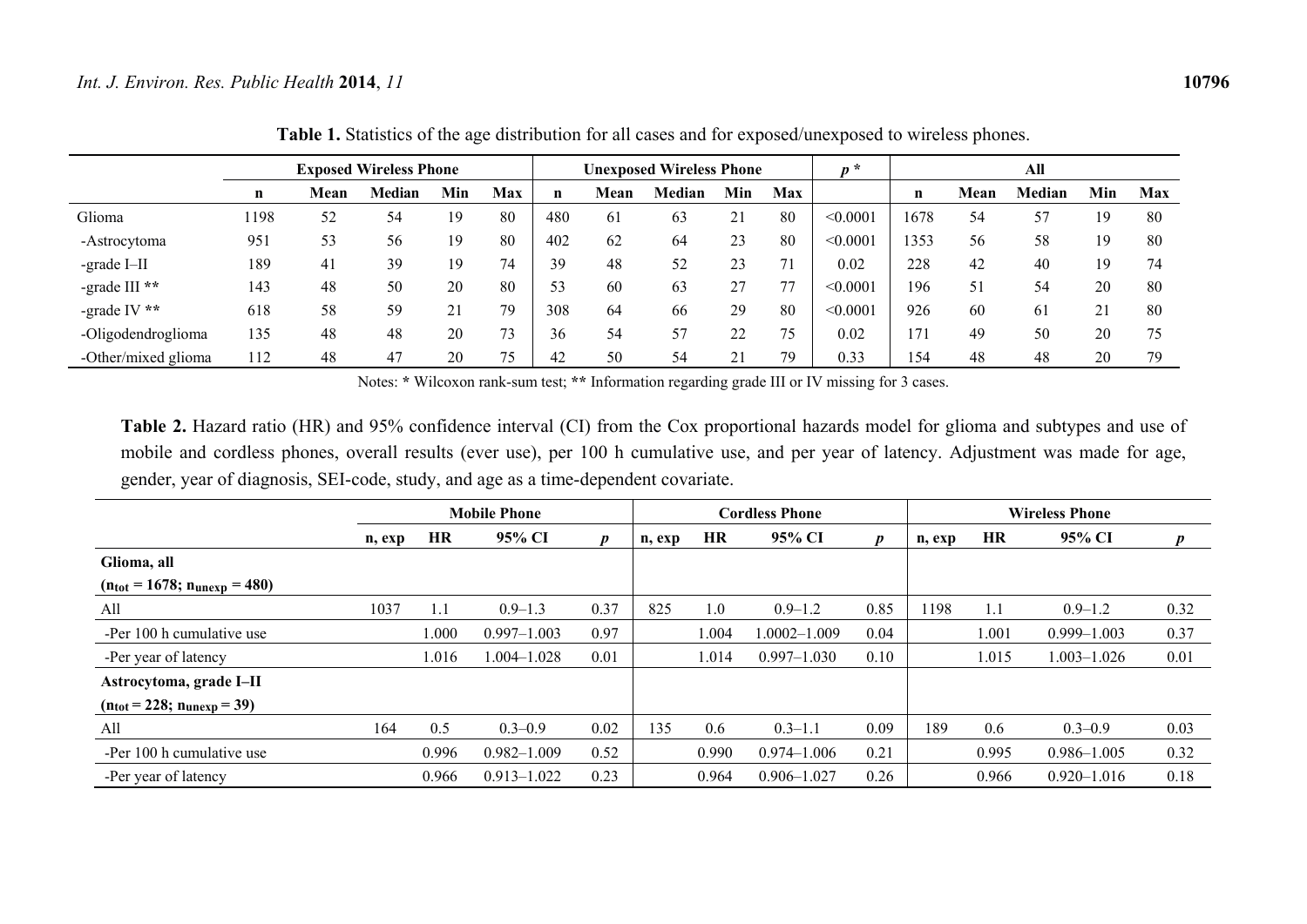|                                                  |        |           | <b>Mobile Phone</b> |                  |        |       | <b>Cordless Phone</b> |                  | <b>Wireless Phone</b> |           |                 |                  |
|--------------------------------------------------|--------|-----------|---------------------|------------------|--------|-------|-----------------------|------------------|-----------------------|-----------|-----------------|------------------|
|                                                  | n, exp | <b>HR</b> | 95% CI              | $\boldsymbol{p}$ | n, exp | HR    | 95% CI                | $\boldsymbol{p}$ | n, exp                | <b>HR</b> | 95% CI          | $\boldsymbol{p}$ |
| Astrocytoma, grade III *                         |        |           |                     |                  |        |       |                       |                  |                       |           |                 |                  |
| $(n_{\text{tot}} = 196; n_{\text{unexp}} = 53)$  |        |           |                     |                  |        |       |                       |                  |                       |           |                 |                  |
| All                                              | 127    | 0.7       | $0.5 - 1.2$         | 0.22             | 95     | 0.7   | $0.4 - 1.2$           | 0.16             | 143                   | 0.8       | $0.5 - 1.3$     | 0.38             |
| -Per 100 h cumulative use                        |        | 1.000     | $0.993 - 1.007$     | 0.95             |        | 1.011 | $0.995 - 1.028$       | 0.18             |                       | 1.000     | $0.995 - 1.006$ | 0.87             |
| -Per year of latency                             |        | 0.988     | $0.953 - 1.025$     | 0.54             |        | 0.991 | $0.943 - 1.042$       | 0.73             |                       | 0.988     | $0.955 - 1.023$ | 0.49             |
| Astrocytoma, grade IV *                          |        |           |                     |                  |        |       |                       |                  |                       |           |                 |                  |
| $(n_{\text{tot}} = 926; n_{\text{unexp}} = 308)$ |        |           |                     |                  |        |       |                       |                  |                       |           |                 |                  |
| All                                              | 532    | 1.2       | $0.95 - 1.4$        | 0.15             | 415    | 1.1   | $0.9 - 1.4$           | 0.20             | 618                   | 1.2       | $0.98 - 1.4$    | 0.08             |
| -Per 100 h cumulative use                        |        | 1.002     | $0.998 - 1.006$     | 0.30             |        | 1.004 | $0.998 - 1.010$       | 0.18             |                       | 1.002     | $0.999 - 1.005$ | 0.14             |
| -Per year of latency                             |        | 1.017     | 1.004-1.031         | 0.01             |        | 1.023 | 1.004-1.043           | 0.02             |                       | 1.020     | $1.007 - 1.033$ | 0.003            |
| Oligodendroglioma                                |        |           |                     |                  |        |       |                       |                  |                       |           |                 |                  |
| $(n_{\text{tot}} = 171; n_{\text{unexp}} = 36)$  |        |           |                     |                  |        |       |                       |                  |                       |           |                 |                  |
| All                                              | 119    | 1.0       | $0.5 - 2.1$         | 0.92             | 99     | 0.6   | $0.2 - 1.3$           | 0.17             | 135                   | 1.1       | $0.6 - 2.2$     | 0.72             |
| -Per 100 h cumulative use                        |        | 0.992     | $0.969 - 1.016$     | 0.52             |        | 0.988 | $0.952 - 1.026$       | 0.55             |                       | 0.992     | $0.975 - 1.010$ | 0.40             |
| -Per year of latency                             |        | 1.000     | $0.947 - 1.057$     | 0.996            |        | 0.917 | $0.837 - 1.006$       | 0.07             |                       | 0.973     | $0.922 - 1.026$ | 0.31             |
| Other/mixed glioma                               |        |           |                     |                  |        |       |                       |                  |                       |           |                 |                  |
| $(n_{\text{tot}} = 154; n_{\text{unexp}} = 42)$  |        |           |                     |                  |        |       |                       |                  |                       |           |                 |                  |
| All                                              | 95     | 1.7       | $0.9 - 3.4$         | 0.12             | 80     | 1.7   | $0.9 - 3.3$           | 0.10             | 112                   | 1.7       | $0.9 - 3.1$     | 0.11             |
| -Per 100 h cumulative use                        |        | 0.996     | $0.984 - 1.008$     | 0.54             |        | 1.010 | $0.997 - 1.023$       | 0.13             |                       | 1.000     | $0.993 - 1.008$ | 0.90             |
| -Per year of latency                             |        | 1.039     | 0.984-1.098         | 0.17             |        | 1.021 | $0.943 - 1.106$       | 0.61             |                       | 1.048     | $0.993 - 1.107$ | 0.09             |

**Table 2.** *Cont.*

Note: **\*** Information regarding grade III or IV missing for 3 cases.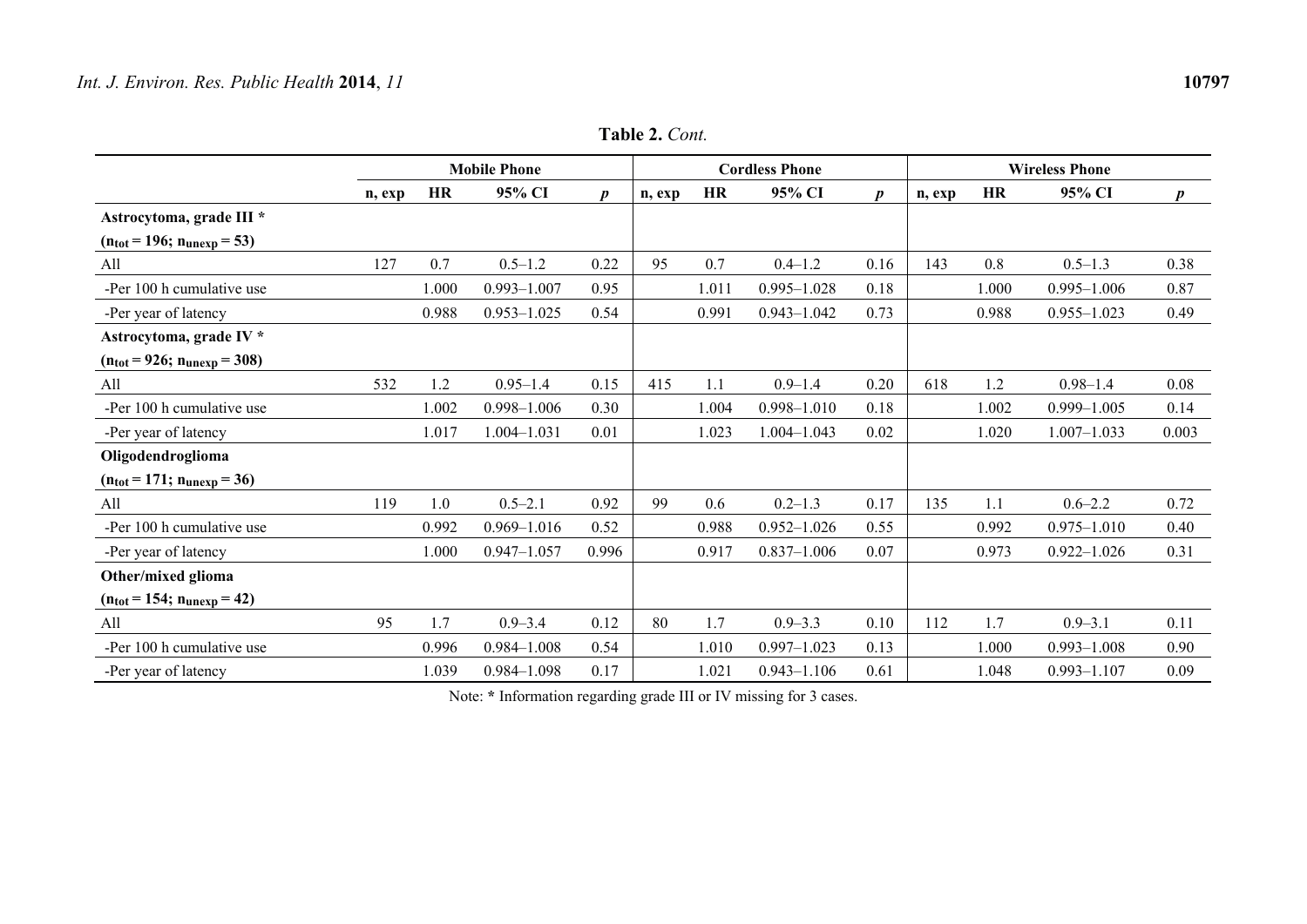**Table 3.** Hazard ratio (HR) and 95% confidence interval (CI) from the Cox proportional hazards model for all glioma and for astrocytoma grade IV and use of mobile and cordless phones in different latency groups, quartiles of cumulative use, and age at first use. Adjustment was made for age, gender, year of diagnosis, SEI-code, study, and age as a time-dependent covariate.

|                                                    |        |           | <b>Mobile Phone</b> |                  |        |           | <b>Cordless Phone</b> |                  | <b>Wireless Phone</b> |           |              |                  |
|----------------------------------------------------|--------|-----------|---------------------|------------------|--------|-----------|-----------------------|------------------|-----------------------|-----------|--------------|------------------|
|                                                    | n, exp | <b>HR</b> | 95% CI              | $\boldsymbol{p}$ | n, exp | <b>HR</b> | 95% CI                | $\boldsymbol{p}$ | n, exp                | <b>HR</b> | 95% CI       | $\boldsymbol{p}$ |
| Glioma, all                                        |        |           |                     |                  |        |           |                       |                  |                       |           |              |                  |
| $(n_{\text{tot}} = 1,678; n_{\text{unexp}} = 480)$ |        |           |                     |                  |        |           |                       |                  |                       |           |              |                  |
| Latency *                                          |        |           |                     |                  |        |           |                       |                  |                       |           |              |                  |
| $>1-5$ year                                        | 291    | 1.0       | $0.8 - 1.2$         | 0.97             | 299    | 0.9       | $0.8 - 1.1$           | 0.35             | 307                   | 1.0       | $0.8 - 1.2$  | 0.90             |
| $>5-10$ year                                       | 331    | 1.2       | $0.95 - 1.4$        | 0.15             | 328    | 1.1       | $0.9 - 1.4$           | 0.18             | 399                   | 1.2       | $0.99 - 1.4$ | 0.06             |
| $>10-15$ year                                      | 229    | 1.1       | $0.9 - 1.4$         | 0.45             | 142    | 1.2       | $0.9 - 1.5$           | 0.21             | 273                   | 1.1       | $0.9 - 1.4$  | 0.32             |
| $>15-20$ year                                      | 107    | 1.2       | $0.9 - 1.6$         | 0.19             | 50     | 0.9       | $0.6 - 1.3$           | 0.53             | 136                   | 1.1       | $0.8 - 1.4$  | 0.54             |
| $>20$ year                                         | 79     | 1.8       | $1.3 - 2.5$         | < 0.001          | 6      | 1.3       | $0.5 - 3.7$           | 0.56             | 83                    | 1.7       | $1.2 - 2.3$  | 0.001            |
| Hours *                                            |        |           |                     |                  |        |           |                       |                  |                       |           |              |                  |
| First quartile **                                  | 428    | 1.0       | $0.9 - 1.2$         | 0.66             | 190    | 0.9       | $0.7 - 1.1$           | 0.19             | 290                   | 1.0       | $0.9 - 1.2$  | 0.92             |
| Second quartile                                    | 203    | 1.1       | $0.9 - 1.4$         | 0.25             | 218    | 1.0       | $0.8 - 1.2$           | 0.80             | 260                   | 1.1       | $0.9 - 1.3$  | 0.44             |
| Third quartile                                     | 181    | 1.3       | $0.99 - 1.6$        | 0.06             | 233    | 1.2       | $0.95 - 1.5$          | 0.13             | 261                   | 1.2       | $0.98 - 1.5$ | 0.08             |
| Fourth quartile                                    | 225    | 1.1       | $0.9 - 1.4$         | 0.41             | 184    | 1.3       | $0.99 - 1.6$          | 0.06             | 387                   | 1.2       | $0.97 - 1.4$ | 0.09             |
| Age, first use                                     |        |           |                     |                  |        |           |                       |                  |                       |           |              |                  |
| $\leq$ 20 years old                                | 69     | 1.0       | $0.6 - 1.7$         | 0.97             | 46     | 0.9       | $0.5 - 1.7$           | 0.83             | 81                    | 1.0       | $0.6 - 1.6$  | 0.91             |
| $20-49$ years old                                  | 646    | 1.1       | $0.9 - 1.4$         | 0.16             | 457    | 1.0       | $0.8 - 1.3$           | 0.72             | 724                   | 1.1       | $0.9 - 1.3$  | 0.23             |
| $\geq$ 50 years old                                | 322    | 1.0       | $0.9 - 1.2$         | 0.81             | 322    | 1.0       | $0.8 - 1.2$           | 0.96             | 393                   | 1.0       | $0.9 - 1.2$  | 0.54             |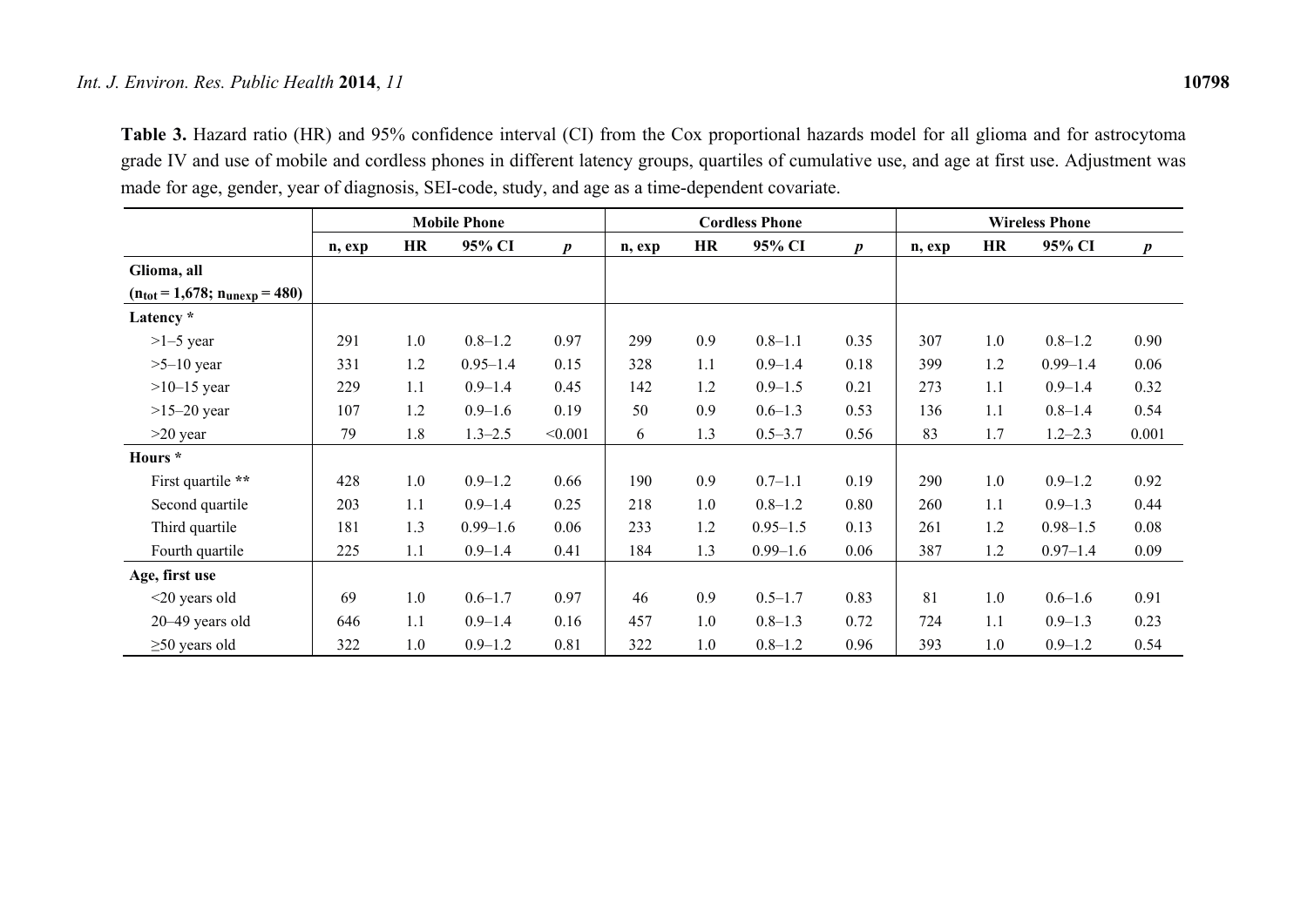|                                    |        |           | <b>Mobile Phone</b> |                  |        |     | <b>Cordless Phone</b> |                  | <b>Wireless Phone</b> |           |              |                  |  |
|------------------------------------|--------|-----------|---------------------|------------------|--------|-----|-----------------------|------------------|-----------------------|-----------|--------------|------------------|--|
|                                    | n, exp | <b>HR</b> | 95% CI              | $\boldsymbol{p}$ | n, exp | HR  | 95% CI                | $\boldsymbol{p}$ | n, exp                | <b>HR</b> | 95% CI       | $\boldsymbol{p}$ |  |
| Astrocytoma, grade IV              |        |           |                     |                  |        |     |                       |                  |                       |           |              |                  |  |
| $(n_{tot} = 926; n_{unexp} = 308)$ |        |           |                     |                  |        |     |                       |                  |                       |           |              |                  |  |
| Latency ***                        |        |           |                     |                  |        |     |                       |                  |                       |           |              |                  |  |
| $>1-5$ year                        | 137    | 1.2       | $0.9 - 1.5$         | 0.18             | 137    | 1.0 | $0.8 - 1.3$           | 0.76             | 145                   | 1.1       | $0.9 - 1.4$  | 0.24             |  |
| $>5-10$ year                       | 157    | 1.1       | $0.9 - 1.4$         | 0.47             | 174    | 1.2 | $0.9 - 1.5$           | 0.14             | 201                   | 1.1       | $0.9 - 1.4$  | 0.24             |  |
| $>10-15$ year                      | 120    | 1.2       | $0.9 - 1.6$         | 0.17             | 77     | 1.5 | $1.1 - 2.1$           | 0.01             | 142                   | 1.3       | $1.01 - 1.7$ | 0.04             |  |
| $>15-20$ year                      | 66     | 1.2       | $0.8 - 1.6$         | 0.35             | 24     | 1.2 | $0.7 - 2.0$           | 0.43             | 76                    | 1.3       | $0.9 - 1.7$  | 0.14             |  |
| $>20$ year                         | 52     | 2.0       | $1.4 - 2.9$         | < 0.001          | 3      | 3.4 | $1.04 - 11$           | 0.04             | 54                    | 2.1       | $1.5 - 3.0$  | < 0.001          |  |
| Hours ***                          |        |           |                     |                  |        |     |                       |                  |                       |           |              |                  |  |
| First quartile **                  | 228    | 1.1       | $0.9 - 1.4$         | 0.25             | 97     | 0.9 | $0.7 - 1.2$           | 0.67             | 159                   | 1.1       | $0.9 - 1.3$  | 0.54             |  |
| Second quartile                    | 105    | 1.1       | $0.9 - 1.5$         | 0.32             | 97     | 1.1 | $0.9 - 1.5$           | 0.36             | 129                   | 1.2       | $0.9 - 1.5$  | 0.21             |  |
| Third quartile                     | 87     | 1.4       | $1.01 - 1.8$        | 0.045            | 121    | 1.4 | $1.04 - 1.8$          | 0.02             | 140                   | 1.3       | $1.1 - 1.7$  | 0.02             |  |
| Fourth quartile                    | 112    | 1.2       | $0.9 - 1.6$         | 0.34             | 100    | 1.2 | $0.9 - 1.6$           | 0.12             | 190                   | 1.3       | $0.99 - 1.6$ | 0.06             |  |
| Age, first use                     |        |           |                     |                  |        |     |                       |                  |                       |           |              |                  |  |
| $<$ 20 years old                   | 10     | 2.2       | $1.04 - 4.8$        | 0.04             | 6      | 1.8 | $0.7 - 4.7$           | 0.24             | 11                    | 2.3       | $1.1 - 4.7$  | 0.03             |  |
| 20-49 years old                    | 296    | 1.2       | $0.98 - 1.6$        | 0.07             | 177    | 1.3 | $1.001 - 1.7$         | 0.049            | 328                   | 1.2       | $0.99 - 1.5$ | 0.07             |  |
| $\geq$ 50 years old                | 226    | 1.1       | $0.9 - 1.4$         | 0.31             | 232    | 1.1 | $0.9 - 1.3$           | 0.43             | 279                   | 1.1       | $0.9 - 1.4$  | 0.17             |  |

**Table 3.** *Cont.*

Notes: \* *p*, trend: Mobile phone: latency  $p = 0.01$ ; hours  $p = 0.36$ ; Cordless phone: latency  $p = 0.08$ ; hours  $p = 0.01$ ; Wireless phone: latency  $p = 0.01$ ; hours  $p = 0.29$ . \*\* First quartile 1–122 h; second quartile 123–496 h; third quartile 497–1460 h, fourth quartile > 1460 h; \*\*\* *p*, trend: Mobile phone: latency  $p = 0.02$ ; hours  $p = 0.58$ ; Cordless phone: latency  $p = 0.07$ ; hours  $p = 0.09$ ; Wireless phone: latency  $p = 0.01$ ; hours  $p = 0.28$ .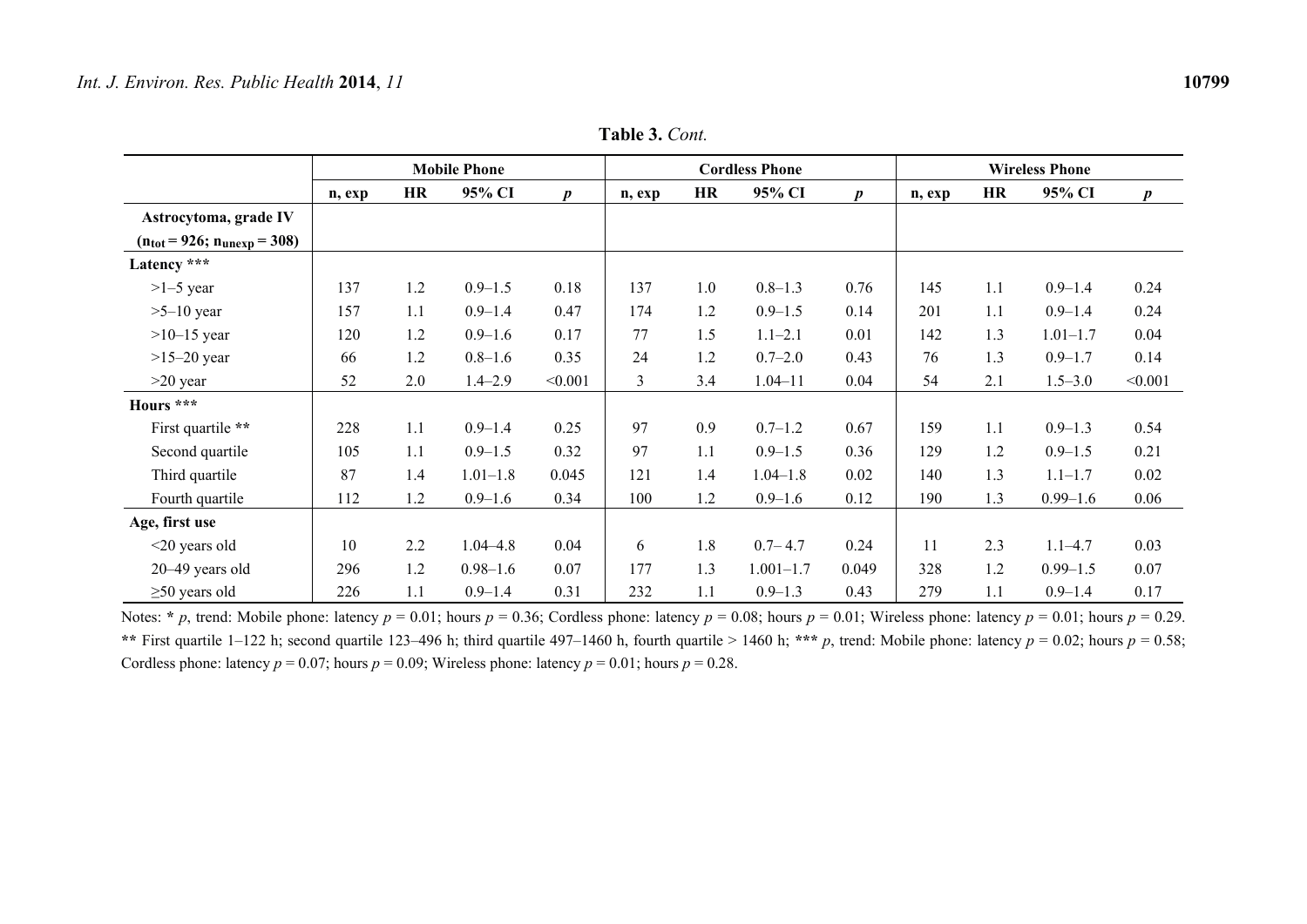**Figure 1.** Restricted cubic spline plot of the relationship between cumulative use of wireless phones and astrocytoma grade IV. The solid line indicates the HR estimate and the broken lines represent the 95% CI. Adjustment was made for age, gender, year of diagnosis, SEI-code, study, and age as a time-dependent covariate.



**Figure 2.** Restricted cubic spline plot of the relationship between latency of wireless phones and astrocytoma grade IV. The solid line indicates the HR estimate and the broken lines represent the 95% CI. Adjustment was made for age, gender, year of diagnosis, SEI-code, study, and age as a time-dependent covariate.

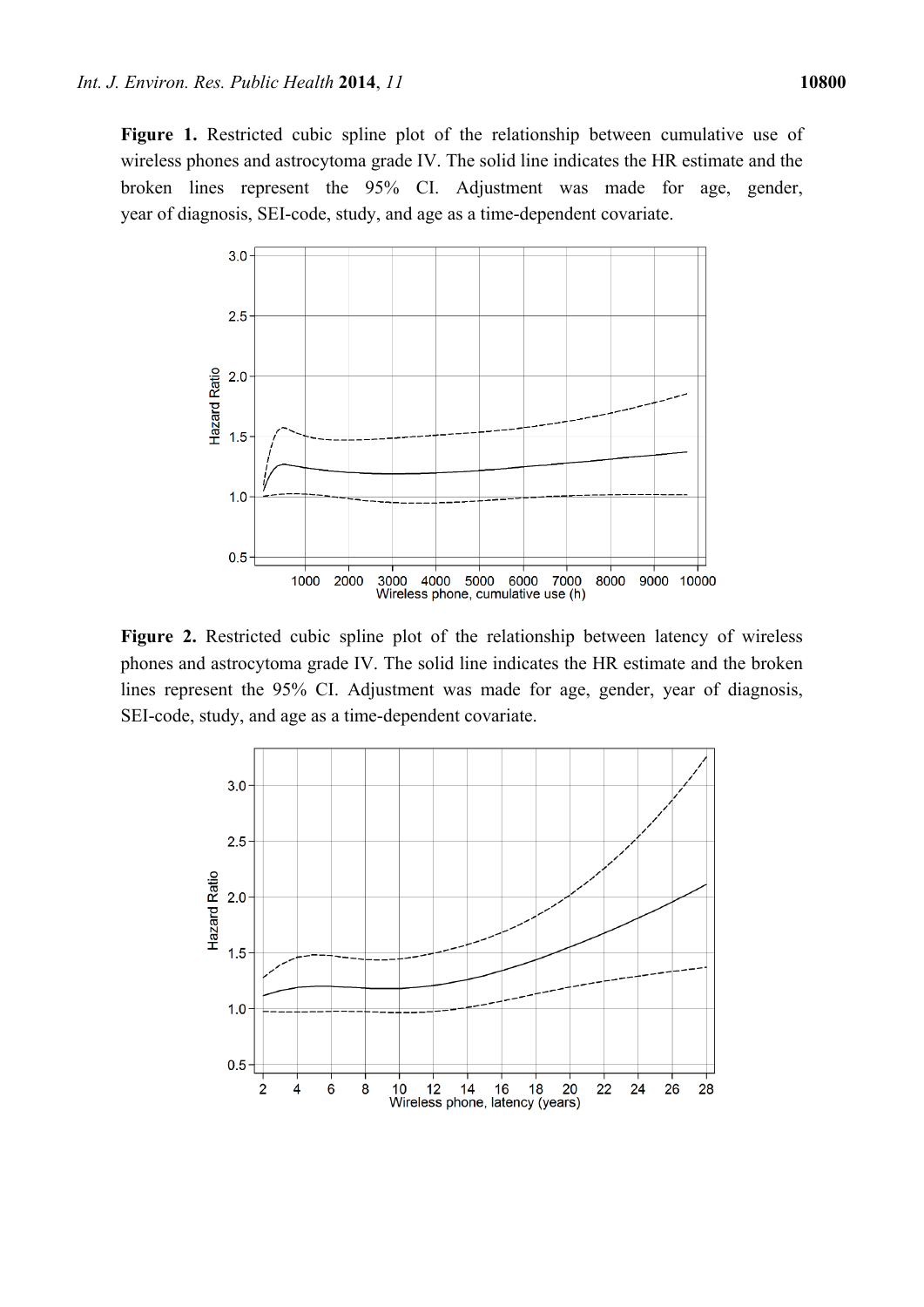# **4. Discussion**

The main finding in this enlarged study compared with our previous one [14] was decreased survival for cases with glioma associated with long-term use of wireless phones based on a larger material including the study period 2007–2009 and with longer follow-up of cases diagnosed 1997–2003. HR increased with latency as in our first publication. Regarding cumulative use there was no statistically significant trend, except for cordless phones with increased HR per 100 h cumulative use. Fourth quartile of wireless phone use,  $>1460$  h, gave somewhat increased although not statistically significant HR. We did not find any clear evidence of higher HR when combining the group with longest latency (>20 years) with the highest quartile of cumulative use (>1460 h) compared to analyzing latency separately. However, the results were based on low numbers and should be interpreted with caution. According to Hutter *et al.* [16] there is rather poor agreement for intensity of use but better agreement for years of use.

It should be pointed out that by controlling for year of diagnosis and type of study (deceased and living cases at time of inclusion) potential differences in survival during this long period of more than a decade of recruitment are accounted for. Also a potential difference in reporting between self and proxy reports is accounted for in the analysis.

For different types of glioma 95% CI included unity except for astrocytoma grade IV. This is the most malignant glioma type. Most of the glioma cases, 55%, had astrocytoma grade IV. This is a somewhat lower percentage than would be expected, 60%–75%, but is explained by the fact that deceased cases with short survival were not included during the study period 2007–2009 [13]. Most of these tumour types would be astrocytoma grade IV.

Regarding astrocytoma grade IV, the most malignant glioma type, HR increased statistically significant per year of latency for mobile and cordless phone use and wireless phone use in total. The results regarding latency for astrocytoma grade IV are similar as in our previous analysis. In that study the longest latency period was  $>10$  years yielding for wireless phone use HR = 1.3, 95% CI =  $1.03-1.7$  [14]. With longer latency period,  $>20$  years in the present study, HR increased further to 2.1, 95% CI = 1.5–3.0 indicating worse survival for cases with astrocytoma grade IV with increasing latency period for wireless phone use. In the longer latency period both use of mobile and cordless phones yielded higher HR than in our previous study. These results were verified in the restricted cubic spline plot analysis showing HR clearly increasing with latency.

Like in our previous publication the results for cumulative use were less clear. HR increased slightly per 100 h of cumulative use although not statistically significant. Wireless phone use yielded somewhat increased OR in the fourth quartile,  $>1460$  h, although of borderline statistical significance. In accordance with these results the restricted cubic spline plot showed only slightly increasing trend with cumulative use of wireless phones.

We analyzed survival also for glioma in different anatomical localizations, temporal, frontal or other, without statistically significant findings (data not shown in Table 2 or Table 3). Ipsilateral use of the mobile phone gave slightly increased risk for astrocytoma grade IV,  $HR = 1.2$ , 95% CI = 0.96–1.6, contralateral HR =  $0.9$ ,  $95\%$  CI =  $0.7-1.3$ . Regarding cordless phone use the corresponding results were HR = 1.1, 95% CI = 0.8–1.4 and HR = 0.9, 95% CI = 0.6–1.3, respectively (data not shown).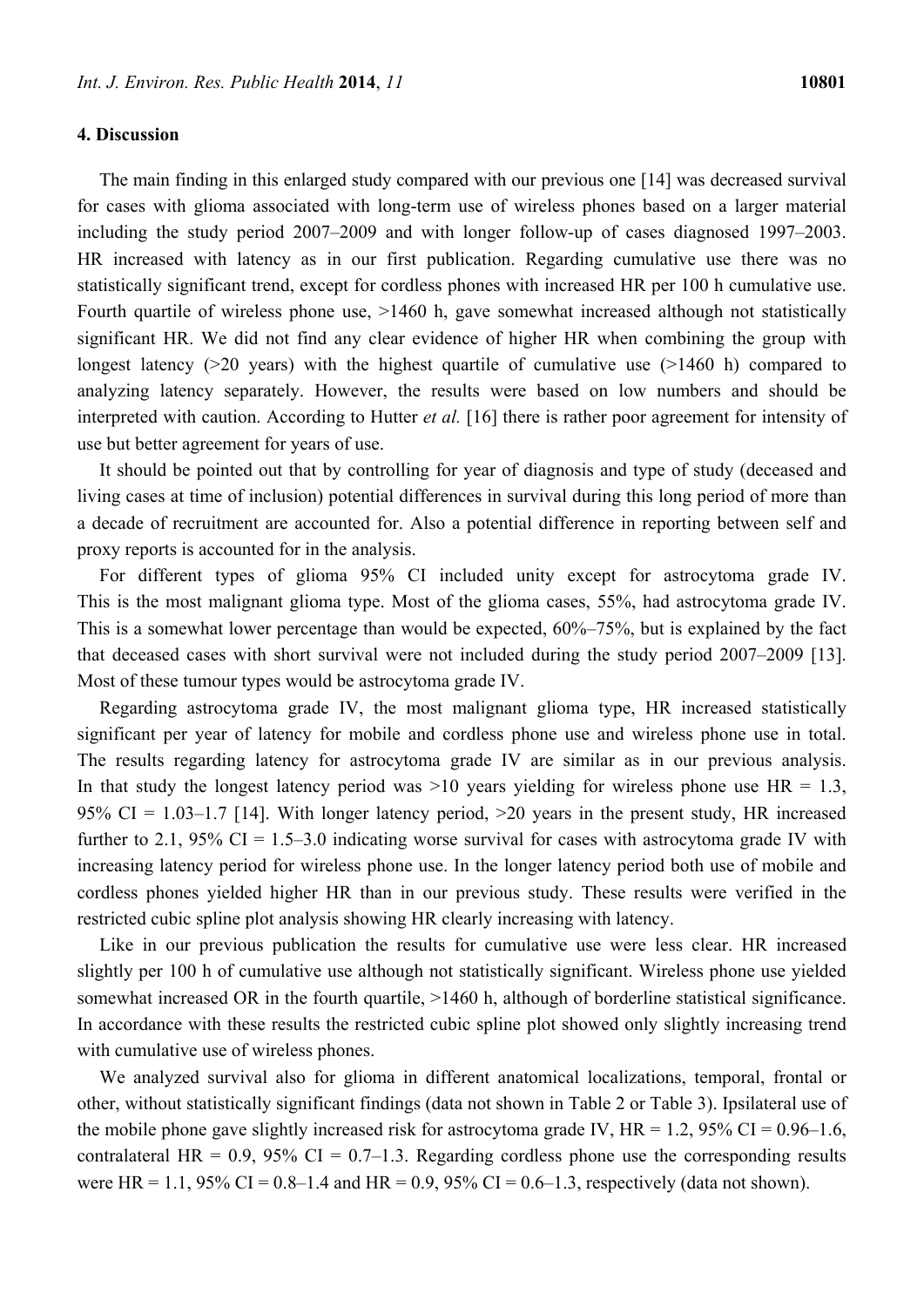We have published the highest glioma risk for persons with first use of a wireless phone before the age of 20 compared to older age groups [17]. In this analysis we found that the prognosis was worse in the same age group of first use for patients with astrocytoma grade IV. Thus for persons with first use of mobile or cordless phones before the age of 20 the HR for glioma was higher than for later age groups. In fact HR decreased with increasing age for first use of mobile or cordless phone. Thus, it is notable that subjects with first use before the age of 20 have higher risk to develop astrocytoma grade IV, and they have also worse prognosis than in higher age groups. As we have discussed previously our findings indicate a biological effect from exposure to RF-EMF [14]. The mechanism is unclear although such exposure might change the genetic profile of importance for tumour induction, promotion and prognosis.

The results for other types of glioma are in contrast to the findings for astrocytoma grade IV. Some of the calculations were based on low numbers since the prevalence of these glioma types is clearly lower than for astrocytoma grade IV. Our results indicate no clear effect of RF-EMF exposure on the survival of patients with these tumour types except for low-grade glioma (astrocytoma grade I–II). We found almost identical results as previously based on a larger number, 228 cases now *vs.* 131 previously. Thus wireless phone use in total gave now  $HR = 0.6$ , 95% CI = 0.3–0.9 compared with  $HR = 0.5$ , 95% CI = 0.3–0.9 previously [14]. Similar results were found for both mobile phone and cordless phone use. The results did not change statistically significant with latency or cumulative use.

The reason for survival benefit for cases with astrocytoma grade I–II associated with use of both mobile and cordless phones is unclear. However, surgery is crucial for survival in patients with low-grade astrocytoma. An earlier treatment gives a better prognosis [18]. Tumour promotion from RF-EMF exposure might give earlier symptoms leading to surgery. We had no data on first symptoms until operation of these patients, which would have been of value in order to compare lag time for exposed and unexposed cases. However, for 144 (63%) of the 228 cases with low-grade astrocytoma it was possible to calculate tumour volume based on CT/MRI scans using the ellipsoid formula:

$$
(\frac{4}{3}\pi(\frac{D_1}{2}\times\frac{D_2}{2}\times\frac{D_3}{2})
$$

where  $D_1$ ,  $D_2$ ,  $D_3$  = diameters in the three axis.

This gave for cases exposed to wireless phones ( $n = 121$ ) median volume = 25.1 cm<sup>3</sup> (mean = 37.7, range =  $0.15-179.6$ ) compared with unexposed cases (n = 23) median volume = 18.3 cm<sup>3</sup> (mean =  $33.1$ , range =  $0.79-125.7$ ). Although the difference was not statistically significant  $(p,$  Wilcoxon rank-sum test  $= 0.82$ ) these results indicate tumour promotion since the median tumour volume was 37.2% larger in exposed cases. This might cause tumour awareness and earlier surgery.

Since the low-grade glioma had reached a larger size at time of surgery, another possibility might be that wireless phone users just had surgery at a later, not an earlier, point in tumour development. However this does not explain the better prognosis in that group of patients. Prognosis of low-grade glioma depends strongly on location. If completely resected, which is a function of location, recurrence is infrequent and survival is prolonged. It is possible that wireless phone use causes a different direction of growth that at the same time is related to a slightly different volume but, due to the different location, a better survival. However, due to the low number of low-grade glioma cases with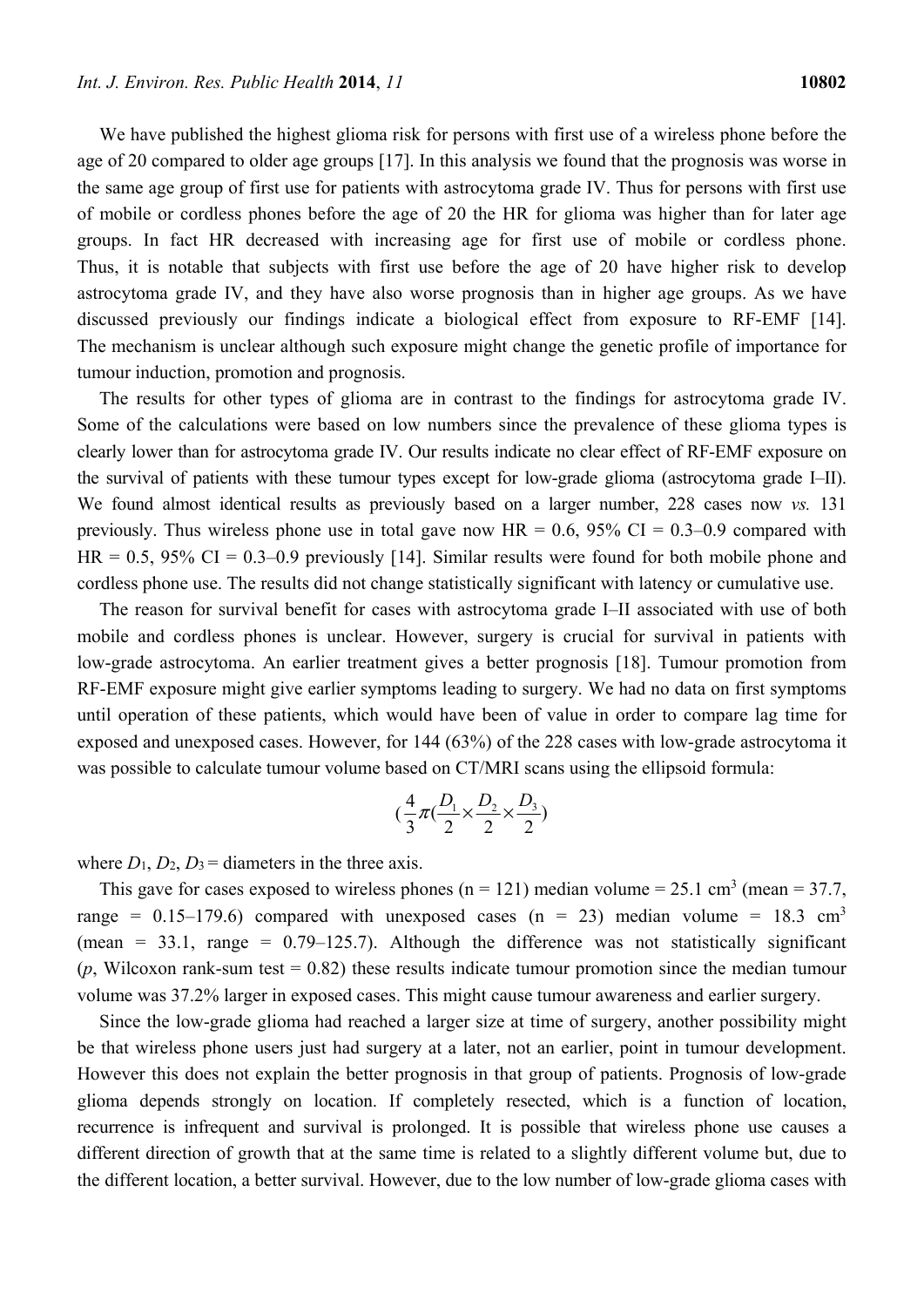information about tumour volume  $(n = 144)$  it was not possible to include location in a meaningful analysis.

Also for astrocytoma grade IV the median tumour volume was larger in exposed cases  $(n = 346)$ than in unexposed cases ( $n = 112$ ), 25.6 *vs.* 22.0 cm<sup>3</sup> (16.4% larger volume; *p*, Wilcoxon rank-sum test  $= 0.68$ ). This tumour type is extremely malignant with median survival in the range of 6 months in spite of surgery, radio- and chemotherapy [19]. Thus early detection does not significantly change the prognosis. Median survival was somewhat longer (11 months) in our case series. This is probably explained by the fact that cases that died short after diagnosis were not included during our study period 2007–2009.

In contrast for patients with low-grade glioma long-term survival, even decades, has been reported after surgery for astrocytoma grade I and 6–8 years for astrocytoma grade II. Without surgery, low-grade astrocytoma, especially grade II, may progress to astrocytoma grade IV after 4–5 years, which will determine the prognosis. Also astrocytoma grade III may progress to astrocytoma grade IV without surgery with a mean time of about 2 years. Unfortunately we have no knowledge of cases with low-grade glioma, especially those diagnosed during 1997–2003, that were later diagnosed with a higher grade glioma, which would be of interest.

We had access to histopathology diagnosis for glioma diagnosis, which is a strength of the study. The follow-up of all cases using the Swedish population registry was complete. From that registry date of death can be obtained. For all cases the same criteria for date of diagnosis were used using the date in the Swedish Cancer Registry. Another strength is the high response rate in the assessment of exposure using self-administered questionnaires supplemented over the phone. It is unlikely that the reported use of mobile and cordless phones was related to glioma subtype or prognosis. One disadvantage is that we have no data on use of wireless phones after tumour diagnosis, which would have been of value to get further insight into the mechanism of carcinogenesis from RF-EMF emissions. Of course studies of genetic profile of especially astrocytoma grade IV relating to wireless phone use would be desirable. The *p53* protein is a transcription factor that plays a vital role in regulating cell growth, DNA repair and apoptosis, and *p53* mutations are involved in disease progression. In a recent study it was found that use of mobile phones for  $\geq$ 3 h a day was associated with increased risk for the mutant type of *p53* gene expression in the peripheral zone of astrocytoma grade IV, and that this increase was statistically significant correlated with shorter overall survival time [20]. The study was rather small ( $n = 63$ ) and no data on latency of mobile phone use was given.

## **5. Conclusions**

The study strengthens the proposed causal association between use of mobile and cordless phones and glioma [21]. Elevated HR (decreased survival) for the most malignant glioma type, astrocytoma grade IV, was found for long-term use of mobile and cordless phones. HR increased slightly for increasing cumulative use. Highest HR was found for cases with first use before the age of 20 years. These results indicate a survival disadvantage for use of wireless phones in that patient group. In contrast decreased HR (improved survival) was found for low-grade astrocytoma indicating survival benefit from wireless phone used. This may be explained by the fact that tumour volume was larger in exposed than in unexposed cases which would cause earlier detection and surgery. Surgery is a determinant for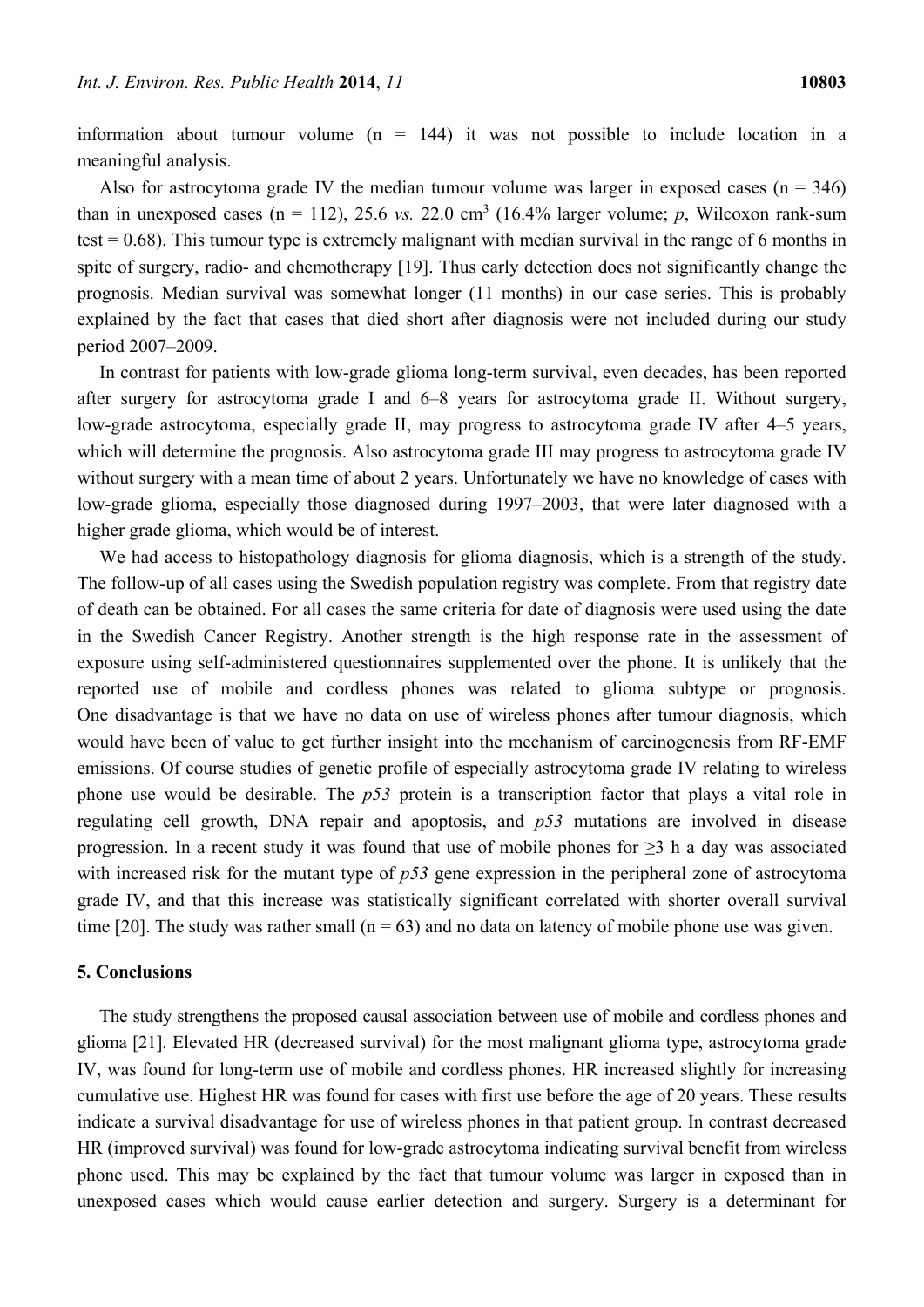prognosis in this patient group. However, it should be noted that we have reported increased risk for both low-grade (grade I–II) and high-grade astrocytoma (grade III–IV) associated with use of mobile and cordless phones [22].

# **Acknowledgments**

The study was supported by grants from Cancer-och Allergifonden, Cancerhjälpen, the Pandora-Foundation for Independent Research (Berlin, Germany), and the Kone Foundation (Helsinki, Finland). Brian Stein is acknowledged for general support.

# **Author Contributions**

Michael Carlberg made the statistical calculations and Lennart Hardell was responsible for drafting of the manuscript. Both authors have read and approved the final version.

# **Conflicts of Interest**

The authors declare no conflict of interest.

# **References**

- 1. Cardis, E.; Deltour, I.; Mann, S.; Moissonnier, M.; Taki, M.; Varsier, N.; Wake, K.; Wiart, J. Distribution of RF energy emitted by mobile phones in anatomical structures of the brain. *Phys. Med. Biol.* **2008**, *53*, 2771–2783.
- 2. Gandhi, O.P.; Morgan, L.L.; de Salles, A.A.; Han, Y.Y.; Herberman, R.B.; Davis, D.L. Exposure limits: The underestimation of absorbed cell phone radiation, especially in children. *Electromagn. Biol. Med.* **2012**, *31*, 34–51.
- 3. Linde, T.; Hansson Mild, K. Measurement of low frequency magnetic fields from digital cellular telephones. *Bioelectromagnetics* **1997**, *18*, 184–186.
- 4. Baan, R.; Grosse, Y.; Lauby-Secretan, B.; El Ghissassi, F.; Bouvard, V.; Benbrahim-Tallaa, L.; Guha, N.; Islami, F.; Galichet, L.; Straif, K. Carcinogenicity of radiofrequency electromagnetic fields. *Lancet Oncol*. **2011**, *12*, 624–626.
- 5. IARC Monographs on the Evaluation of Carcinogenic Risks to Humans, Volume 102. Non-Ionizing Radiation, Part 2: Radiofrequency Electromagnetic Fields. International Agency for Research on Cancer: Lyon, France, 2013. Available online: http://monographs.iarc.fr/ ENG/Monographs/vol102/mono102.pdf (accessed on 2 September 2014).
- 6. Hardell, L.; Carlberg, M.; Hansson Mild, K. Pooled analysis of two case-control studies on use of cellular and cordless telephones and the risk for malignant brain tumours diagnosed in 1997–2003. *Int. Arch. Occup. Environ. Health* **2006**, *79*, 630–639.
- 7. Hardell, L.; Carlberg, M.; Hansson Mild, K. Pooled analysis of two case-control studies on the use of cellular and cordless telephones and the risk of benign brain tumours diagnosed during 1997–2003. *Int. J. Oncol.* **2006**, *28*, 509–518.